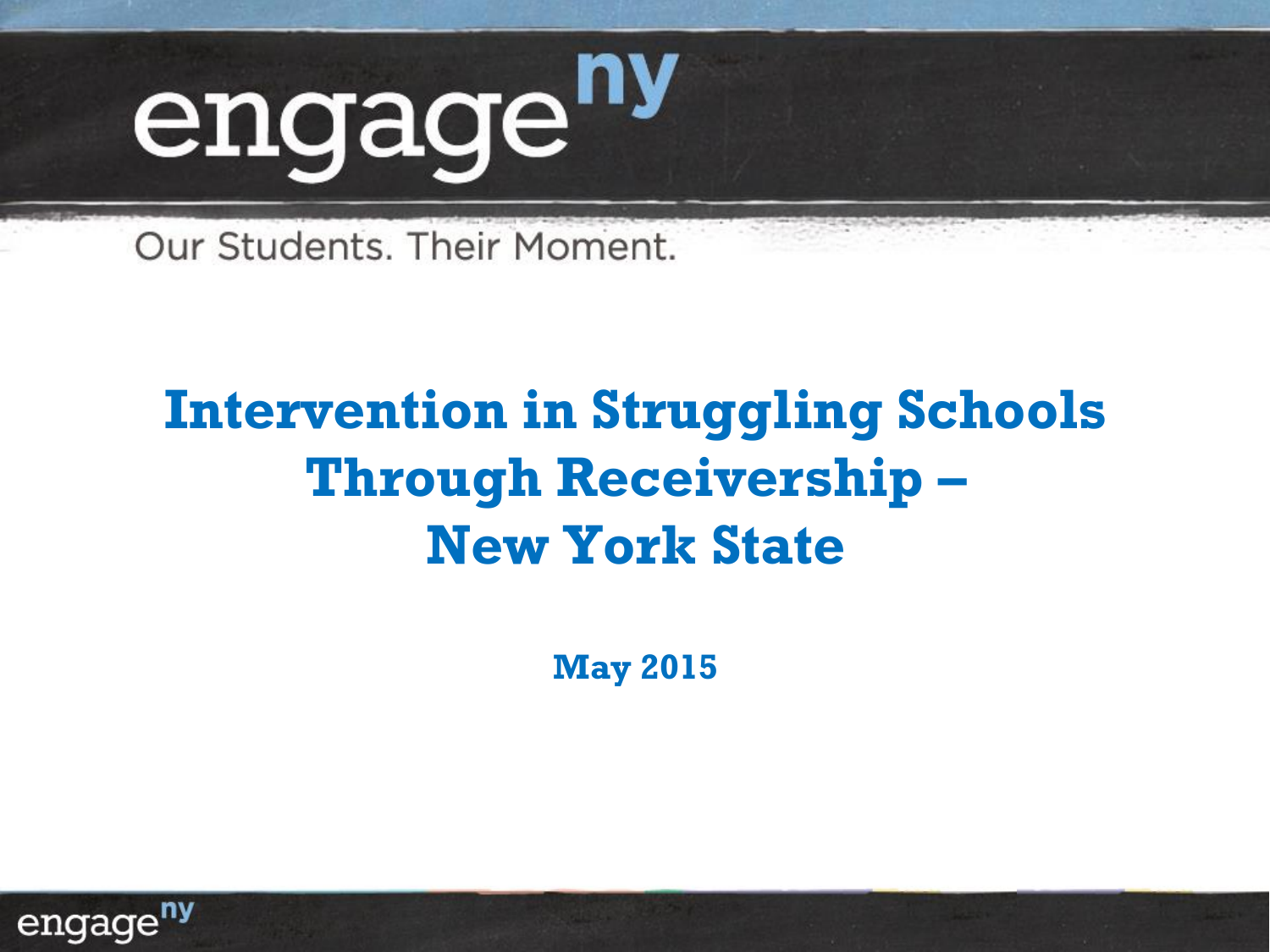## **The Law - Education Law Section 211-f and Receivership**

**In April 2015, Subpart E of Part EE of Chapter 56 of the Laws of 2015 added a new section, 211-f, to Education Law.** 

**Section 211-f requires that Persistently Failing Schools, schools that have been in the most severe accountability status since the 2006-07 school year, be given an initial one-year period under a Superintendent Receiver to improve student performance.** 

**Failing Schools, schools that have been Priority Schools since the 2012-13 school year, will be given an initial two-year period under a Superintendent Receiver to improve student performance.** 

**Should Failing Schools or Persistently Failing Schools not make demonstrable progress within the prescribed time frame, an Independent Receiver will then be appointed to the school for up to three years.**

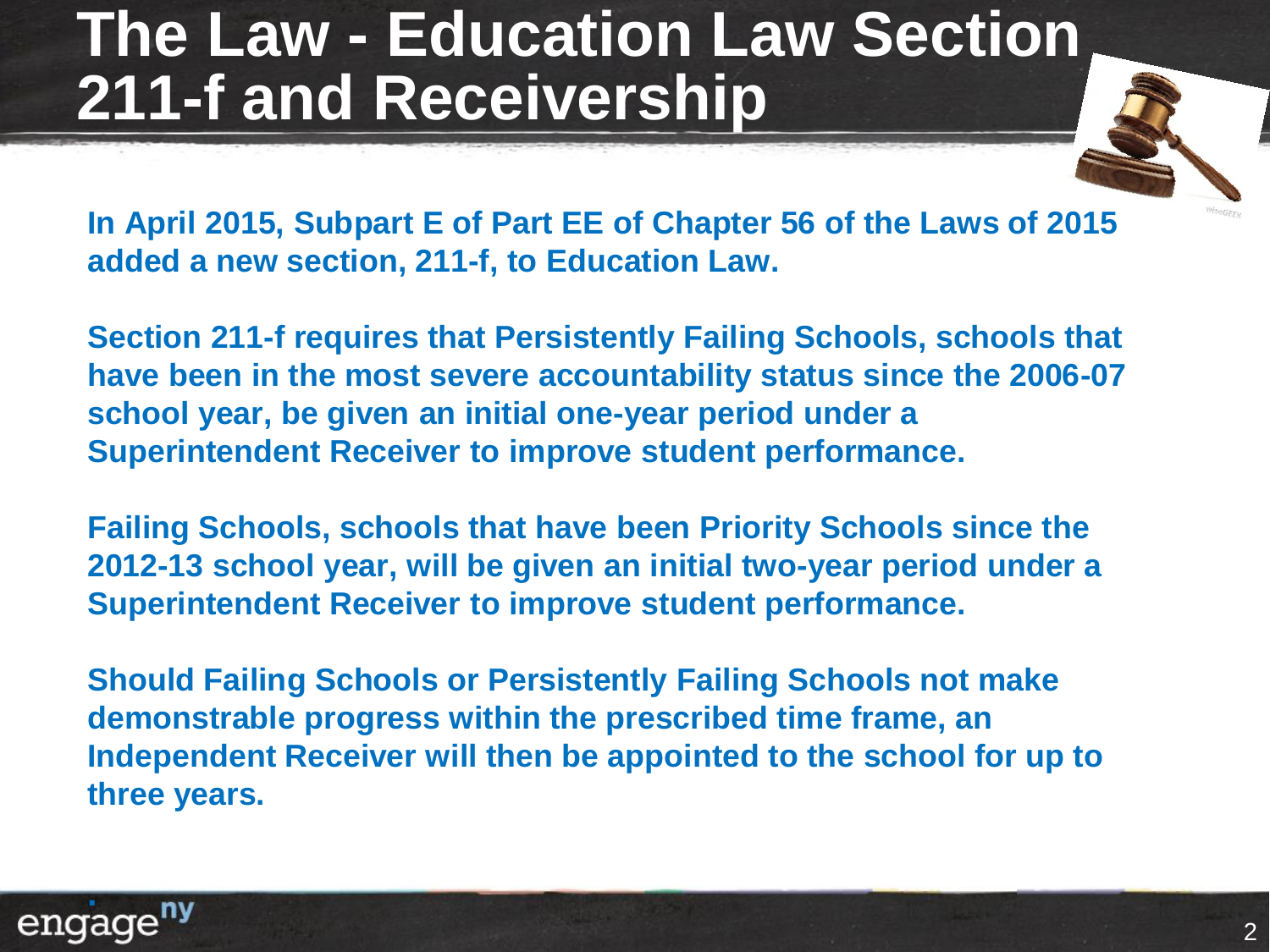## **The Intent of School Receivership Addressing Potential Barriers to School Turnaround**

**The intent of School Receivership is to address potential barriers to school turnaround in the following areas:**

• **Governance**



- **School Leadership and Staffing**
- **Collective Bargaining Agreements**
- **Parent and Community Engagement**
- **Social and Emotional Developmental Health of Students (Community Schools)**
- **District Support**
- **Fiscal Resources**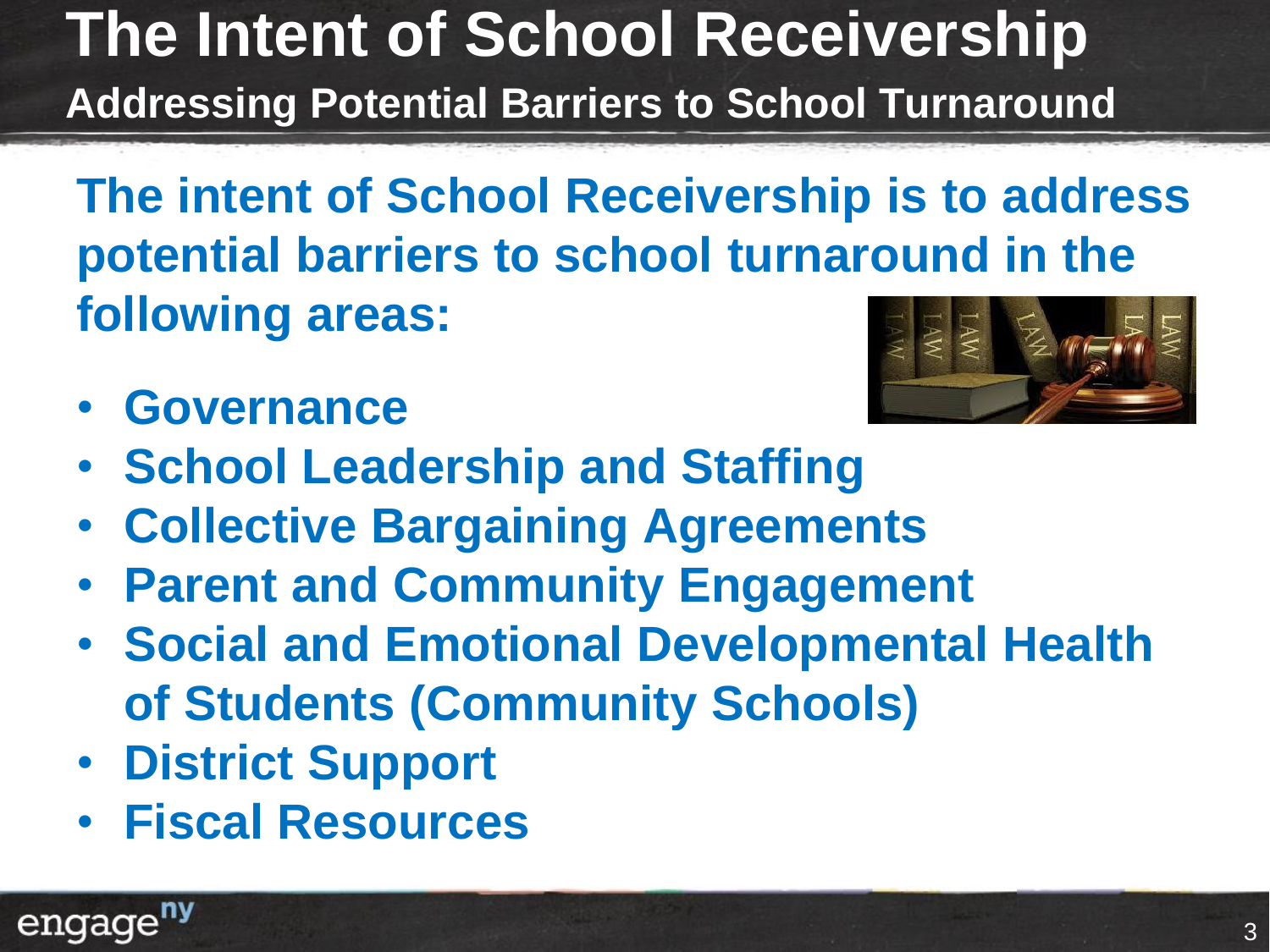## **Identification of Persistently Failing and Failing Schools**

#### **Failing Schools**

**Schools that are among the lowest achieving five percent of public schools in the state (Priority Schools) for at least three consecutive school years based upon measures of student achievement and outcomes.**

#### **Persistently Failing Schools**

**Schools that have been identified among the lowest achieving public schools in the state for ten consecutive school years, based upon identification as: a "Priority School" for each applicable year from the 2012-13 school year to the current school year and as a "School Requiring Academic Progress Year 5," "School Requiring Academic Progress Year 6," "School Requiring Academic Progress Year 7" and/or a "School in Restructuring," for each applicable year from the 2006-07 school year to the 2011-12 school year.**

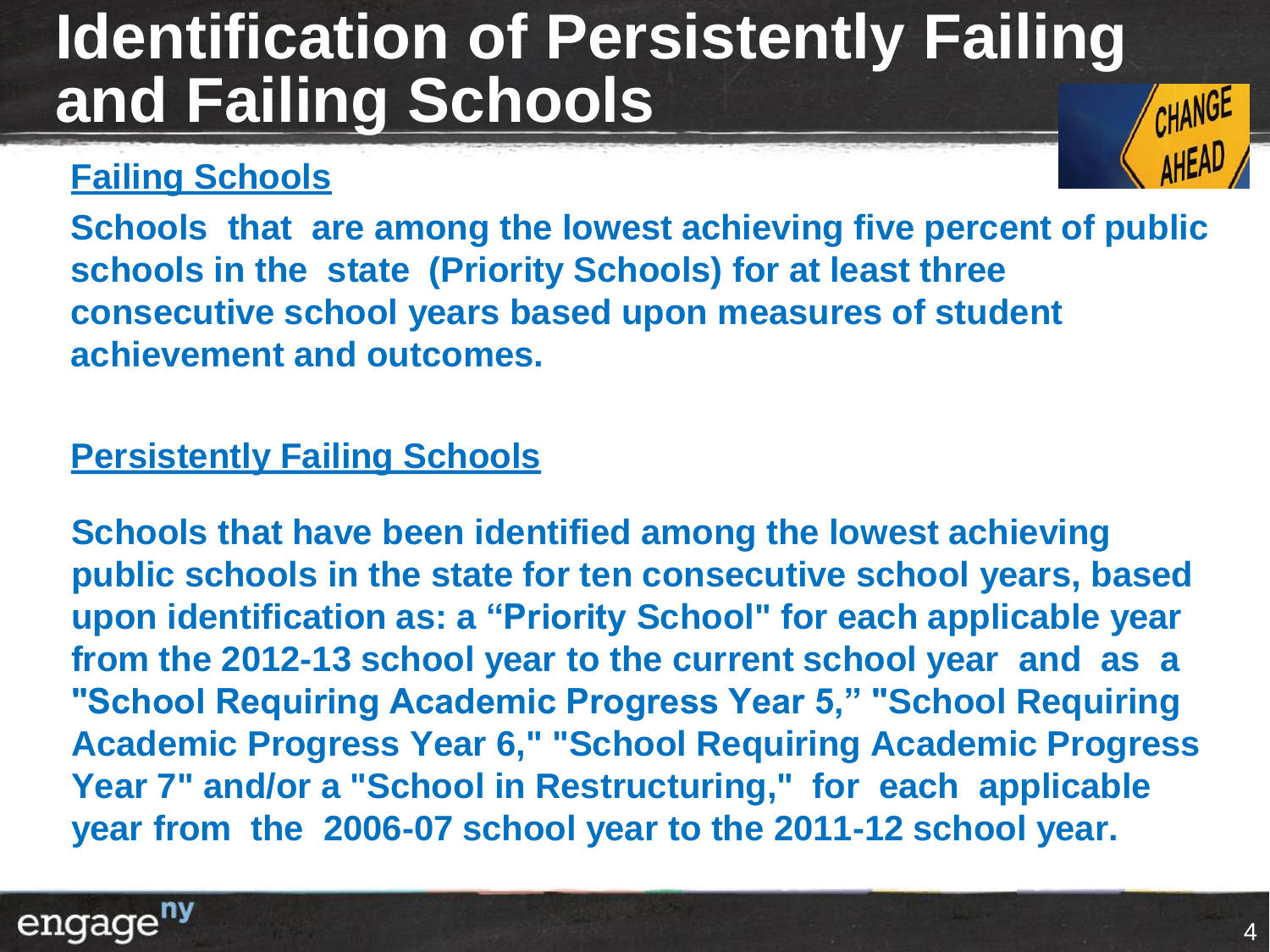## **Receivership – Intervention in Struggling Schools**

**Section 211-f of Education Law establishes a new intervention authority for districts and the Department to turn around struggling schools through receivership.** 

**Persistently Failing Schools: Schools** that have been in the most severe accountability status since the 2006-07 school year.

Superintendent is given **1 year** with "receivership" powers to improve performance. School is eligible for state grant to support turnaround efforts.

If the school fails to demonstrate improvement, the school is placed in Independent Receivership for up to 3 years.

**Failing Schools:**  Schools that have been Priority Schools since 2012-13.

Superintendent is given **2 years** with "receivership" powers to improve performance.

If the school fails to demonstrate improvement in 2 years, the school is placed in Independent Receivership for up to 3 years.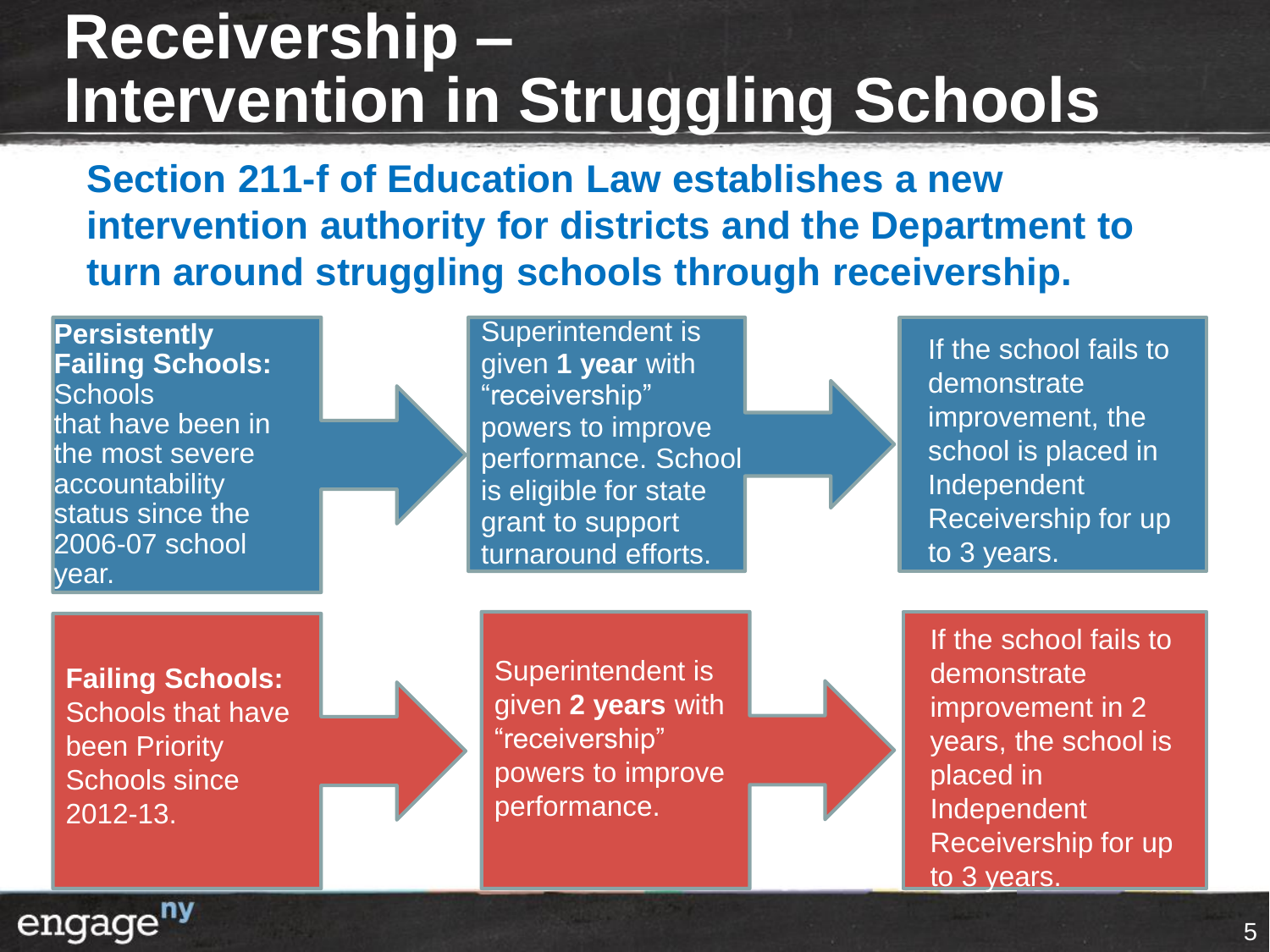## **Superintendent as School Receiver**



#### **Timeline**

In a Failing School, the Superintendent is given 2 years initially with "receivership" powers to improve performance.

In a Persistently Failing School, the Superintendent is given 1 year initially with "receivership" to improve performance.

#### **Vested with the Powers of a Receiver, Including the Ability to:**

- Review and make changes to the school budget.
- Create/change school program and curriculum.
- Supersede a decision made by the Board of Education.
- Require all staff to reapply for their positions.
- Implement professional development for staff.
- Expand the school day or year.
- Convert the school to a charter school, pursuant to the law.
- Request changes to the collective bargaining agreement.
- Convert the school to a community school.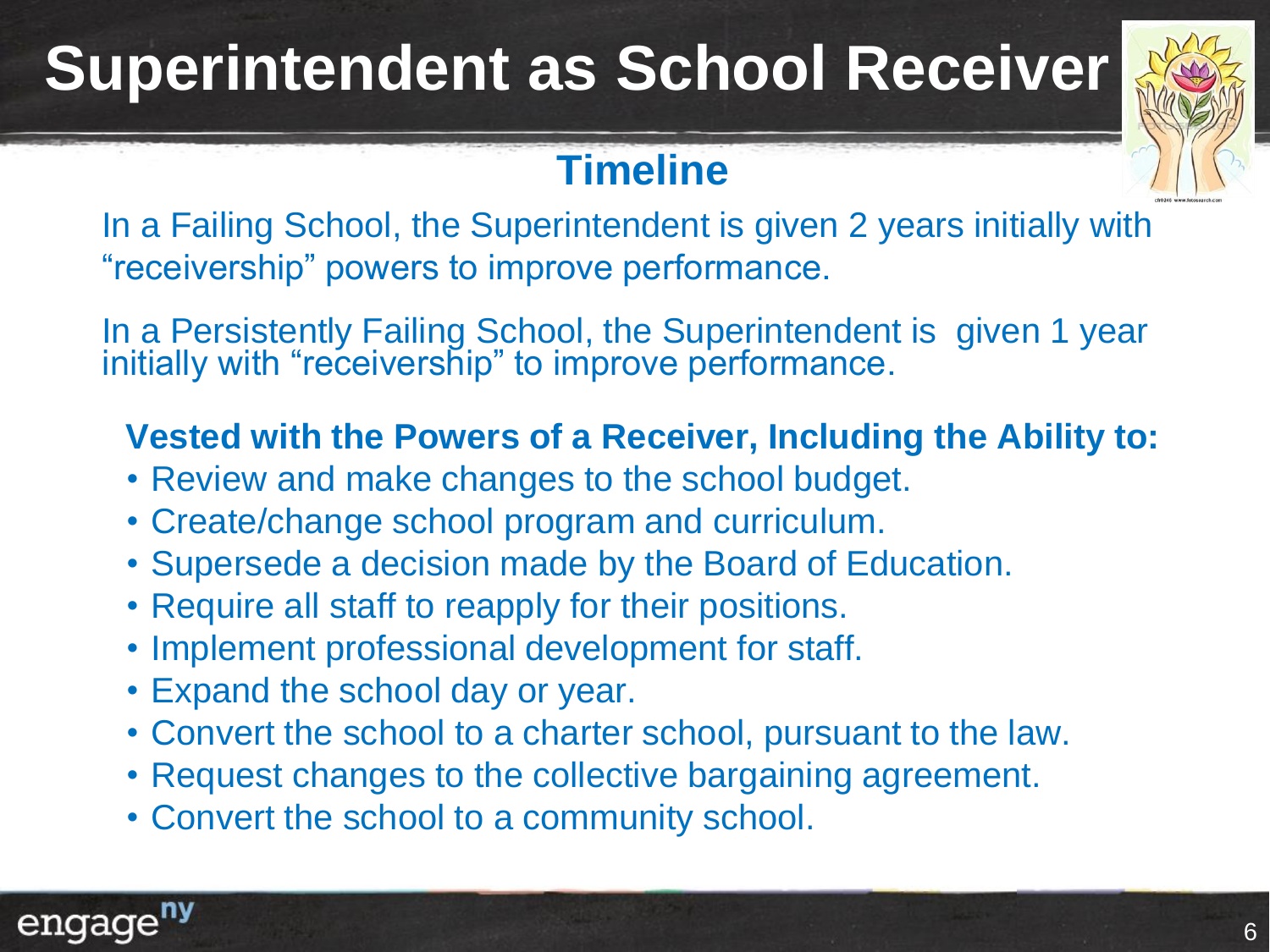## **Superintendent as School Receiver**



### **Implementation of Department Approved Plan**

- •The Superintendent implements a Comprehensive Education Plan or Department-approved Intervention Model (e.g., School Improvement Grant).
- •The Plan must incorporate specific "rigorous performance metrics and goals" specified in the law.

### **Evaluation**

At the end of the one- or two-year period in which a Failing or Persistently Failing School is under Superintendent Receivership, and annually thereafter, the Commissioner must determine whether the school should be removed from designation, allowed to continue to be operated by the school district with the Superintendent Receiver, or be placed into Independent Receivership.

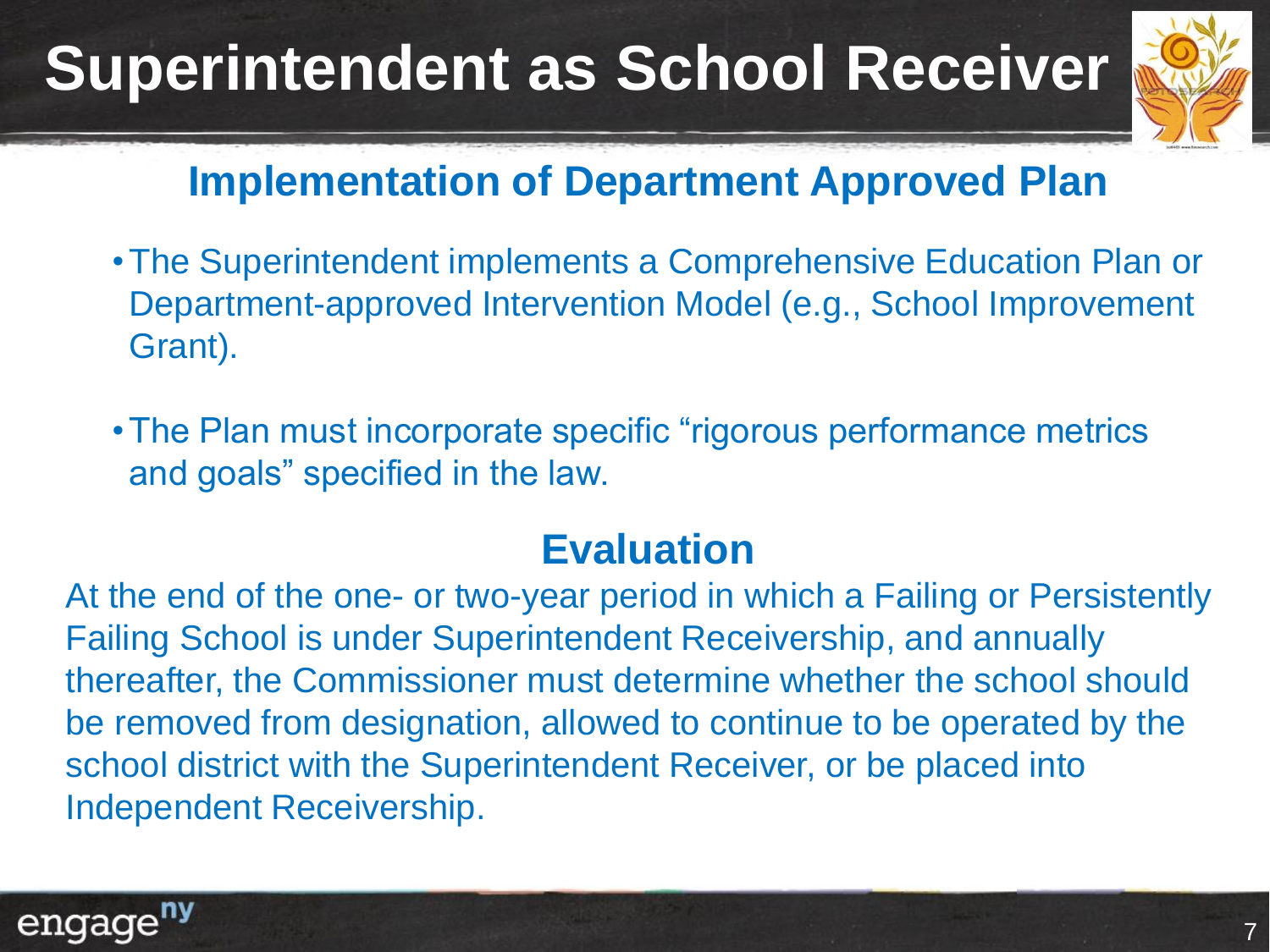## **School Receivership: Governance**

#### **Ability to supersede policy, decision, or regulation**

The School Receiver is authorized to manage and operate the Failing or Persistently Failing school and will have the power to supersede any decision, policy or regulation of chief school officer, or of the board of education or another school officer or the building principal that in the sole judgment of the Receiver conflicts with the school intervention plan; provided however, that the Receiver may not supersede decisions that are not directly linked to the school intervention plan.

### **Limitations on authority**

Superintendent Receivers cannot override the Board of on decisions related to his or her own employment.



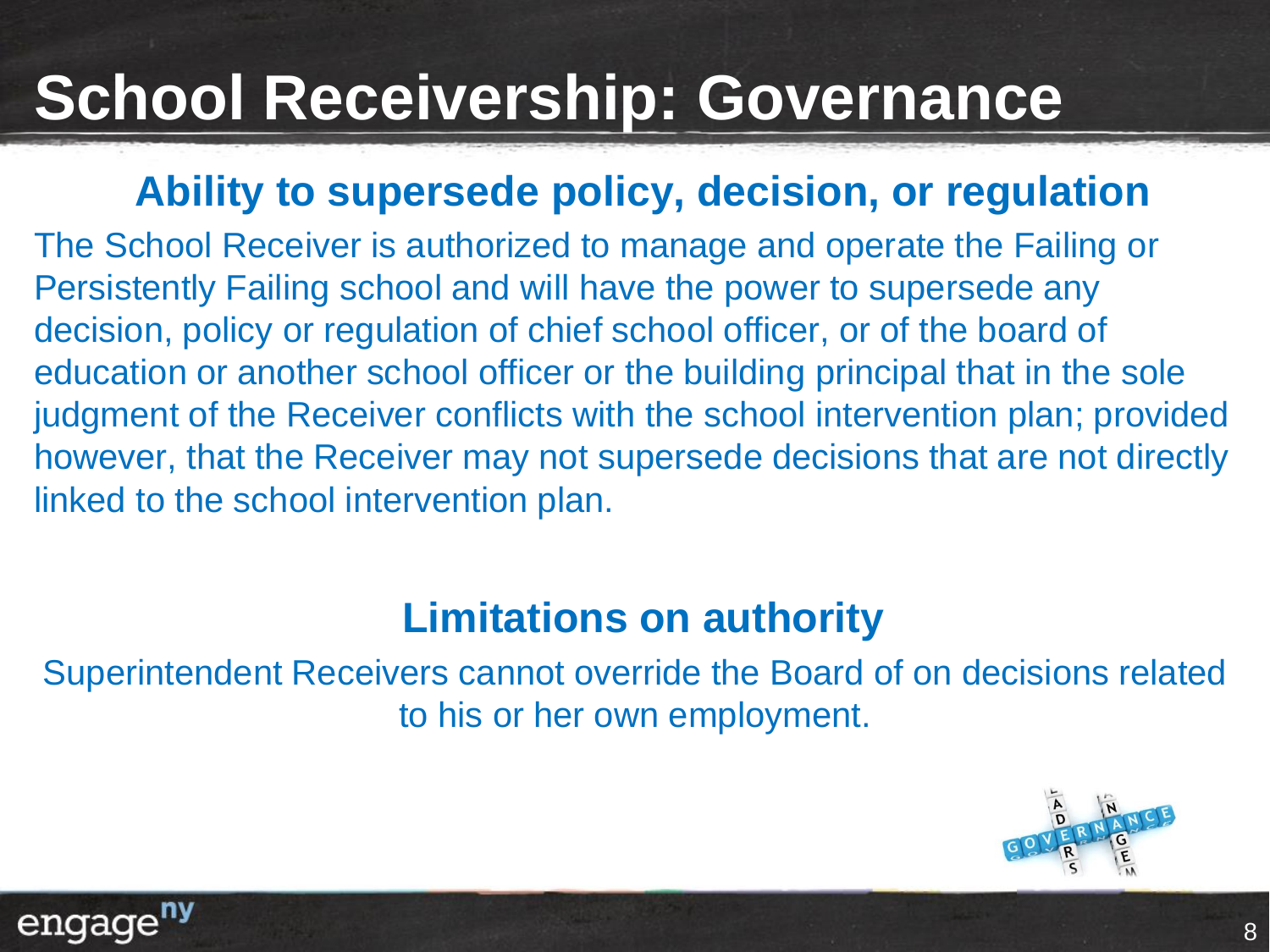

### **Process for Supersession in Proposed Regulation**

In order for the School Receiver to supersede a decision, he or she must notify the board of education in writing, superintendent of schools or chief school officer, and the principal, not fewer than ten business days prior to the effective date of the supersession, of the:

- $\circ$  Specific decision, policy or regulation that the receiver plans to supersede;
- The reasons for supersession;
- $\circ$  The specific decision, policy, or regulation that will replace the one that shall be superseded; and
- o The time period during which the supersession shall remain in effect.

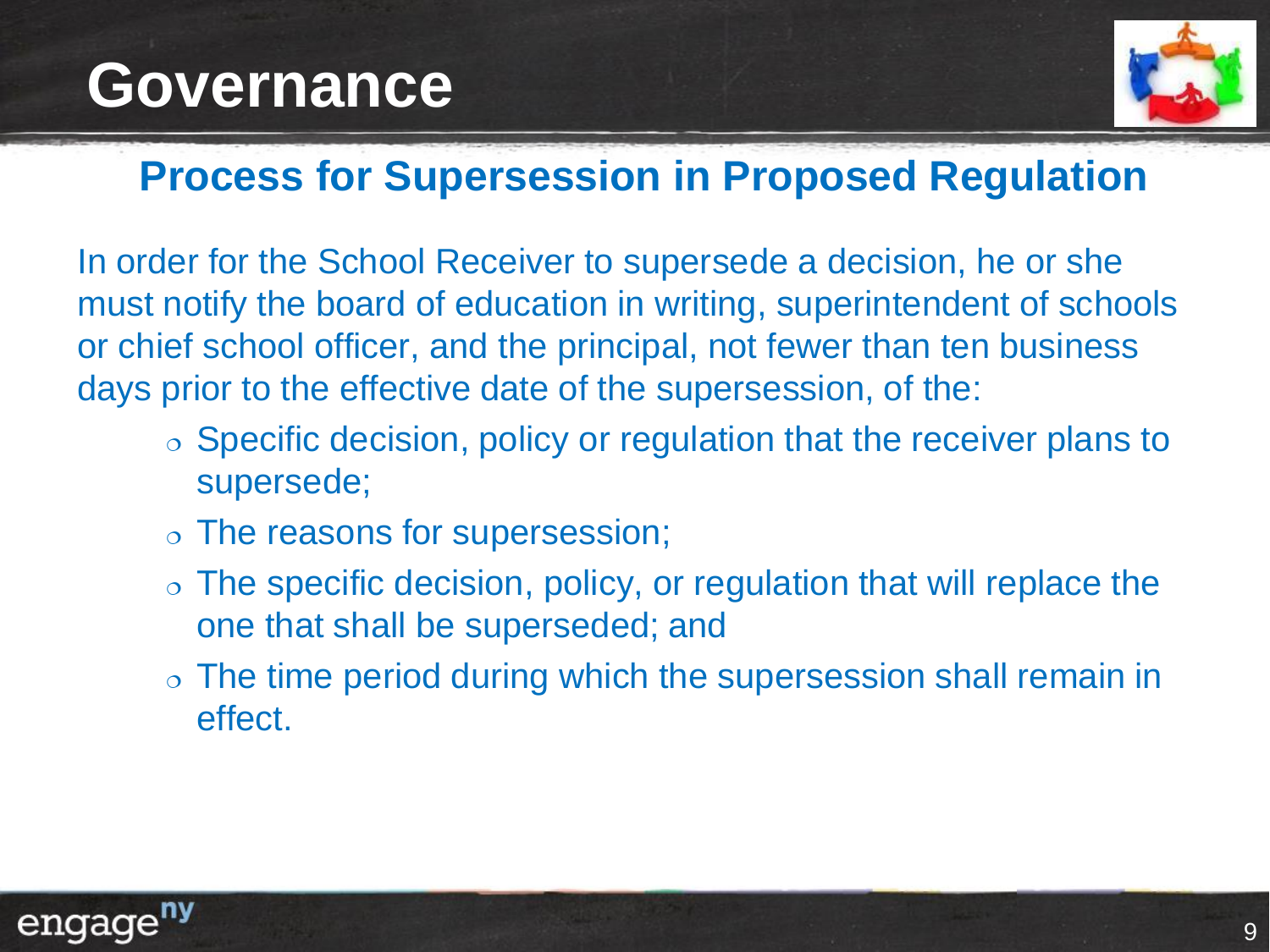

### **Process for Supersession in Proposed Regulation**

- The School Receiver must give the notified parties at least five business days from the receipt of the notice of supersession to respond in writing to the notice and the School Receiver must consider any response received before implementing the supersession.
- At any time subsequent to the supersession of a decision, policy or regulation, the superintendent or chief school officer, or the board of education may request in writing that the School Receiver terminate the supersession.
- Within 15 business days of receipt of any such request, the School Receiver must respond in writing with the School Receiver's decision and rationale.

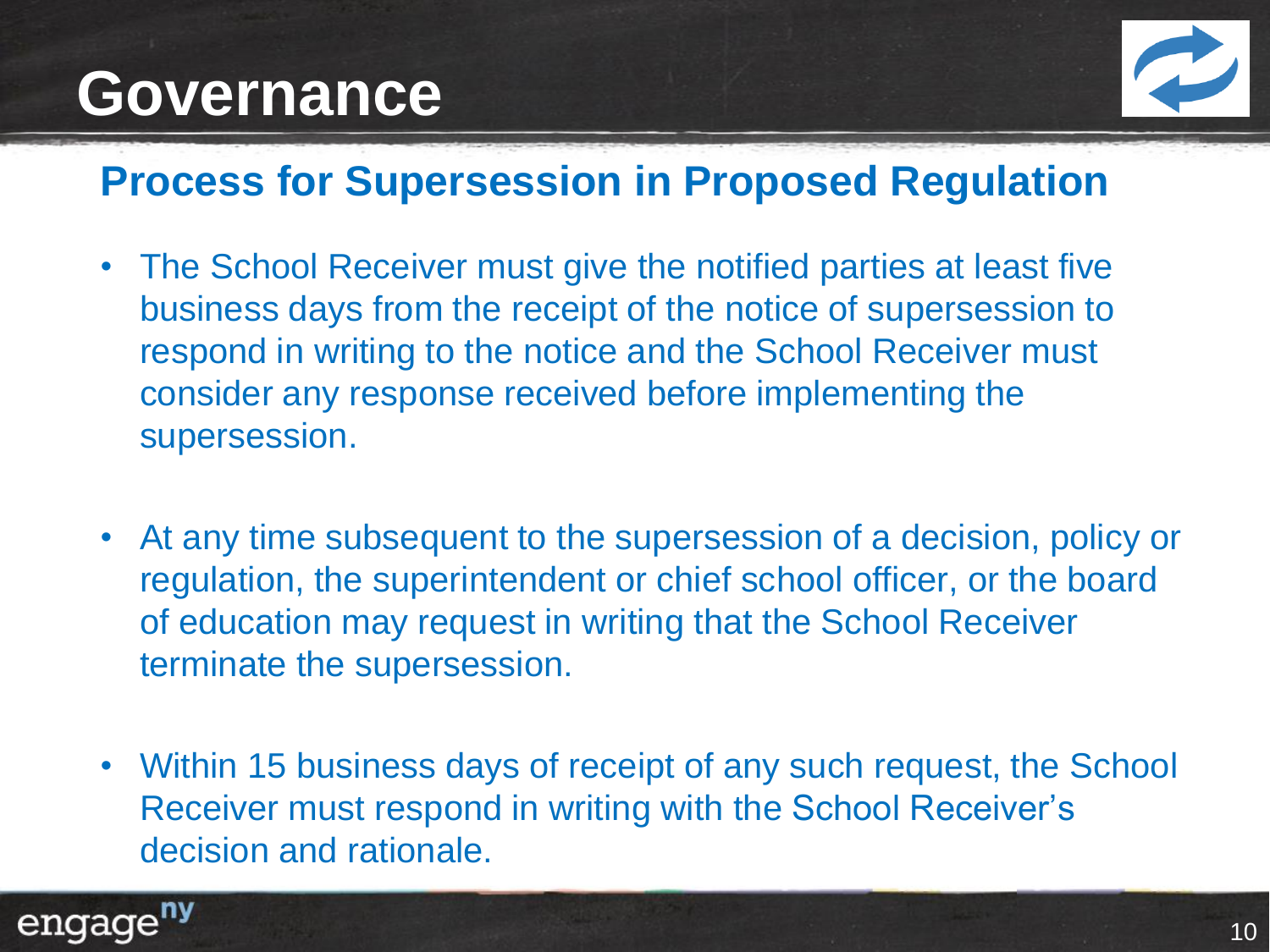## **School Leadership and Staffing**



#### **Ability to Restaff**

The Receiver can abolish positions of members of the teaching and administrative and supervisory staff and terminate the employment of any building principal assigned to a Failing or Persistently Failing School.

#### **Process of Restaffing**

The Receiver can require staff to reapply for their positions in the school and the Receiver has full discretion in hiring, except that at least 50 percent of the newly defined positions must be filled with the most senior staff who are determined by the staff committee to be qualified.

#### **No Right to Displace**

Staff who are not rehired will not have any right to bump or displace any other person employed by the district, but will be placed on a preferred eligibility list.

#### **Ability to Supersede Staffing Decisions**

The Receiver has the right to supersede the employment decisions of the Board of Education.

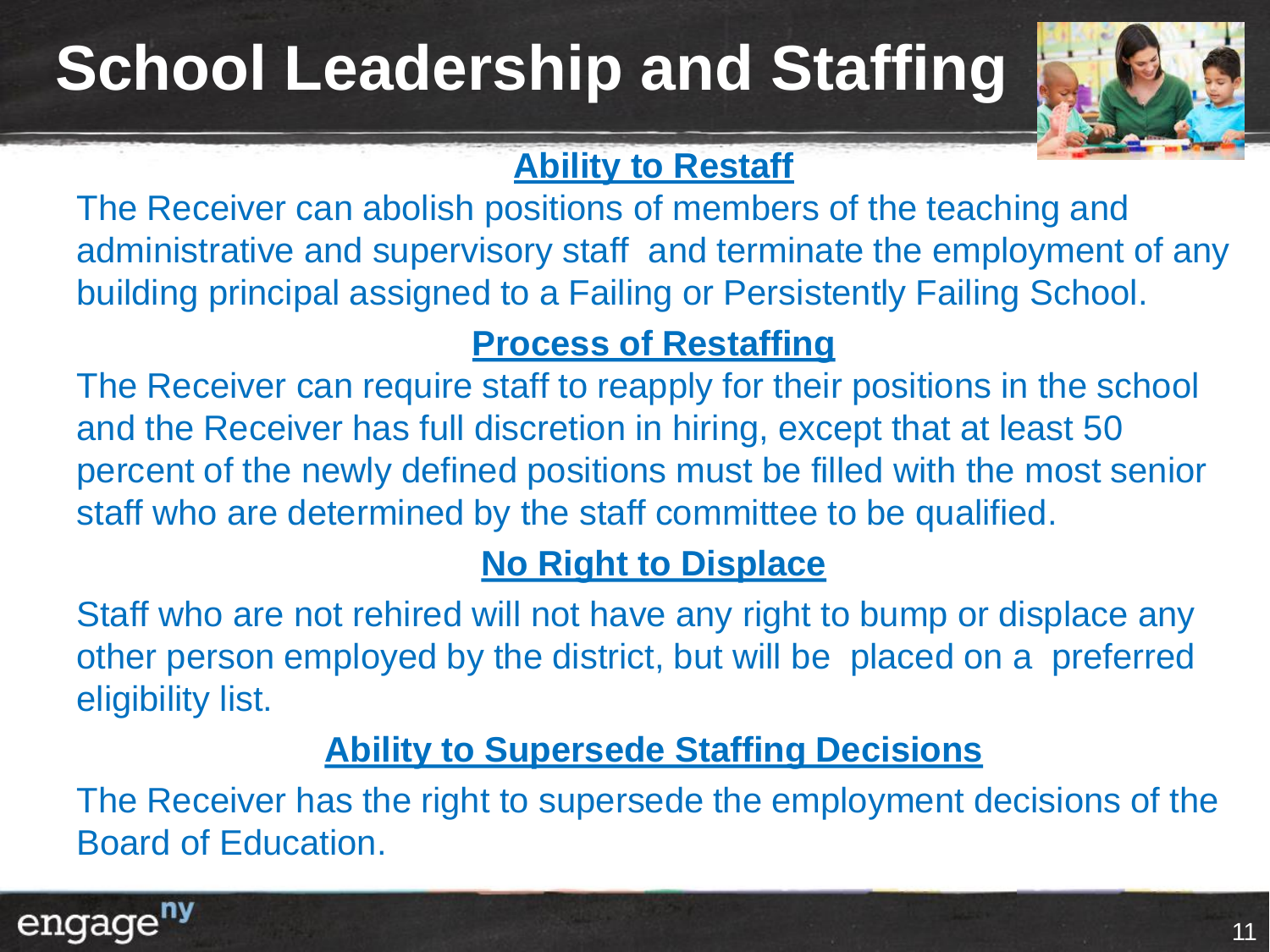# **Collective Bargaining Agreements**



## **Ability to Request Negotiations**

The Receiver may request that the collective bargaining unit or units representing teachers and administrators negotiate a Receivership agreement that modifies the applicable Collective Bargaining Agreement (CBA). Once negotiations are requested by the Receiver, the bargaining unit and the Receiver must negotiate in good faith.

## **Issues Subject to Negotiation**

The Receivership agreement may address: the length of the school day or school year; professional development; class size; and changes to programs, assignments, and teaching conditions.

### **Timeline and Process for Negotiation**

The CBA will be subject to ratification within ten business days by the bargaining unit members in the school. If the parties are unable to reach an agreement within thirty days, or if the agreement is not ratified by the union members within ten business days, the parties must submit any remaining unresolved issues to the Commissioner who will resolve the issues within five business days. For failing schools, there is an additional conciliation requirement prior to submission of unresolved issues to the Commissioner.

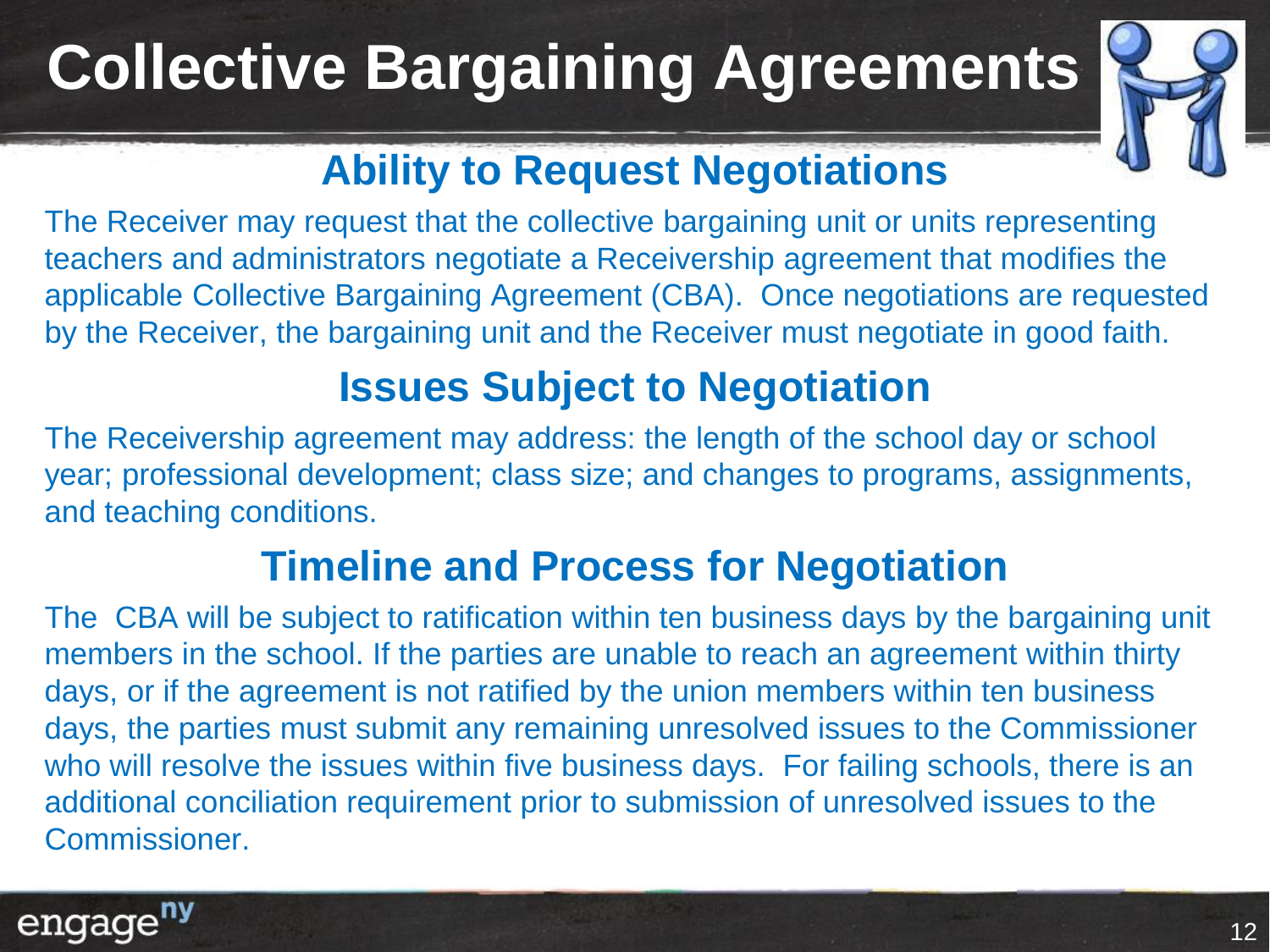# **Parent and Community Engagement**

### **Parent and Community Notification Requirements**

- The district must provide annual notice to parents and guardians of the students of a school that may be placed into receivership. Notices must be translated in the native languages of the students.
- The district must also hold a public meeting or hearing annually for purposes of discussing the performance of the school and the concept of receivership. An interpreter must be present at the public meetings.

### **Community Engagement Team**

- Upon the designation of a Failing School or Persistently Failing School, the district will establish a Community Engagement Team (CET), including, but not limited to, the school principal, parents and guardians, teachers and other school staff and students.
- The membership of the CET may be modified at any time. The CET must develop recommendations for improvement of the school and solicit input through public engagement. The team will present its recommendations periodically to school leadership, and to the Receiver, as applicable.

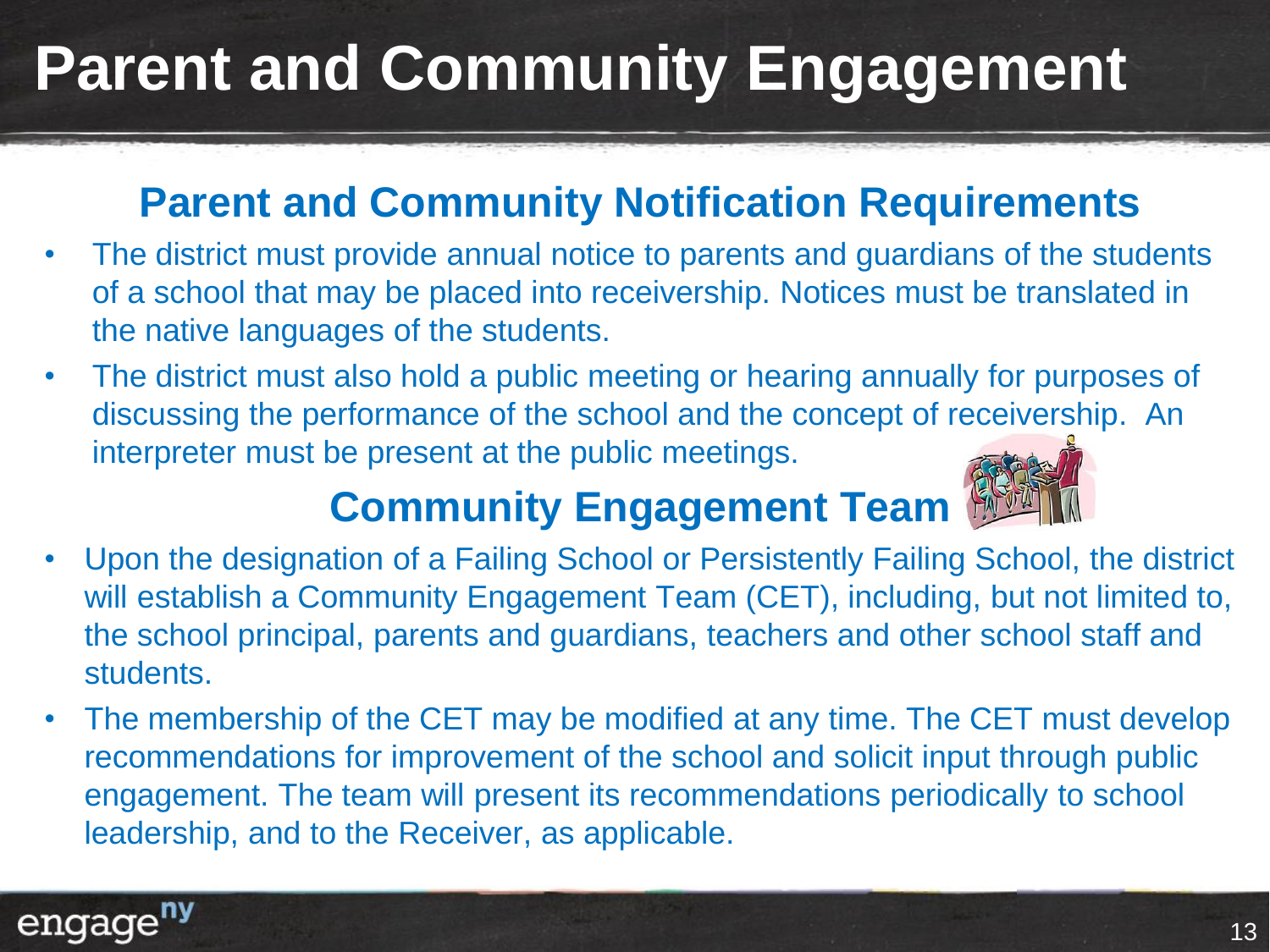## **Parent and Community Engagement**



## **Stakeholder Participation in the Creation of the School Intervention Plan**

Each approved school intervention plan must be based on stakeholder input, recent diagnostic reviews and student achievement data, and include a process for converting the school into a community school.

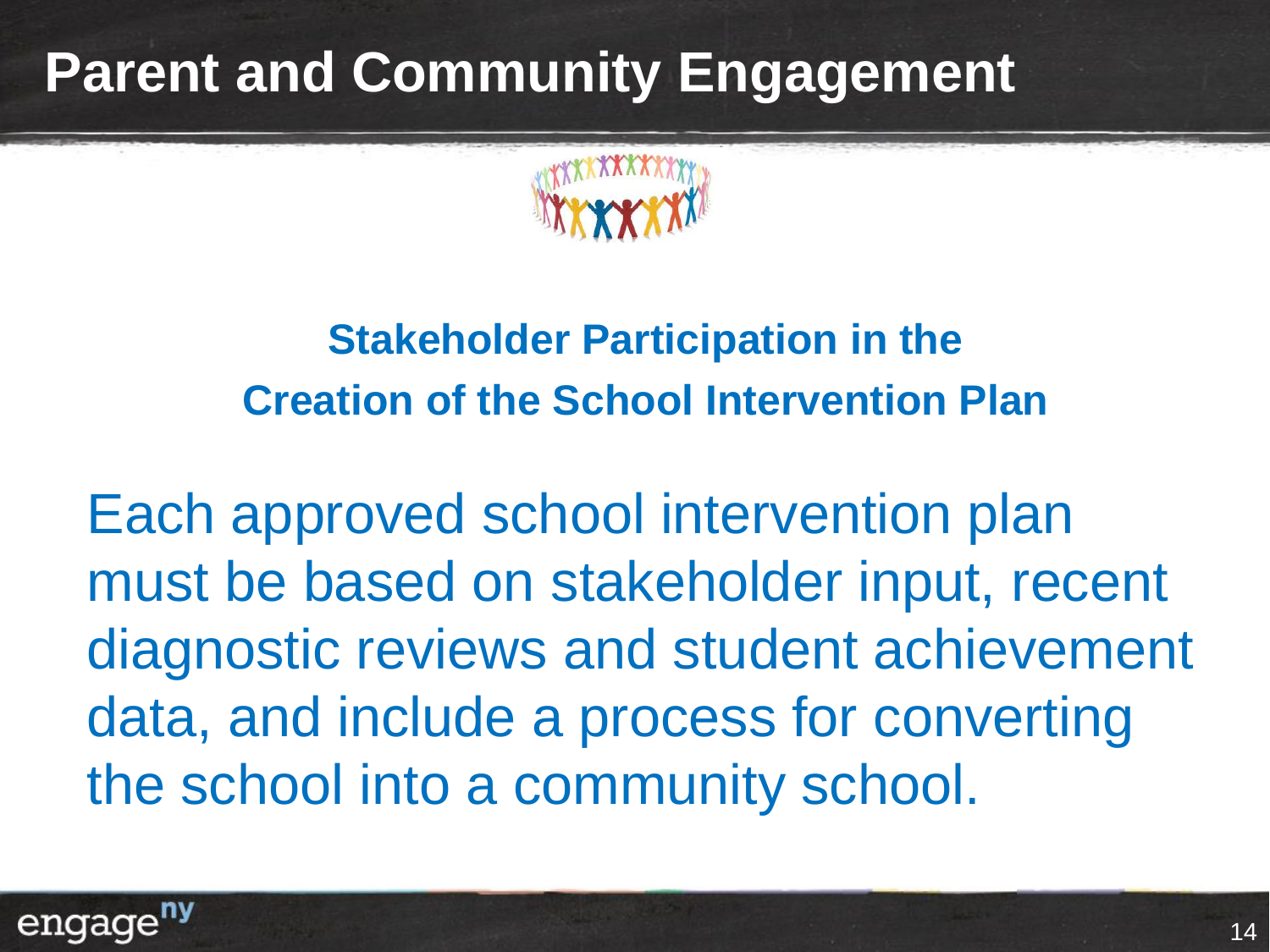## **Conversion to Community Schools**

### **Requirement for Conversion**

A Superintendent Receiver may convert a Persistently Failing or Failing School into a Community School. An Independent Receiver must convert a Persistently Failing or Failing School into a Community School.



## **Definition of Community School**

A school that partners with one or more state, local or other agencies to:

- Address social service, health and mental health needs of students in the school and their families in order to help students arrive and remain at school ready to learn;
- Provide access to child welfare services and, as appropriate, services in the school community to promote a safe and secure learning environment;
- Offer access to career and technical education and workforce development services to students in the school and their families in order to provide students and families with meaningful employment skills and opportunities;
- Offer mentoring and other youth development programs.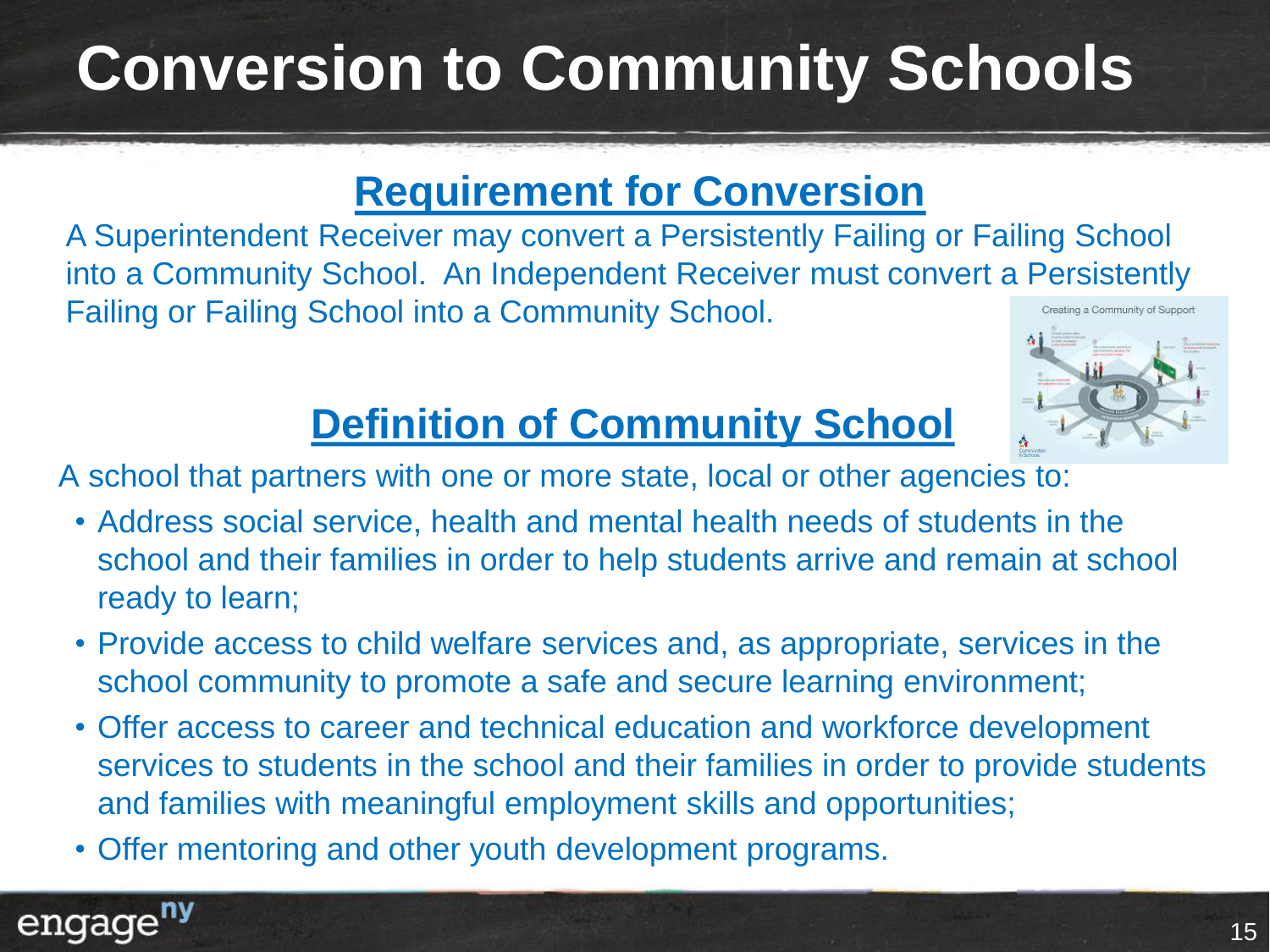# **Conversion to Community Schools**



### **Process for Conversion**

In order for the Independent Receiver to convert a Failing or Persistently Failing school into a Community School he/she should implement the following process and meet the following minimum requirements:

- *Partner* with families and relevant community agencies to integrate these partners into the community engagement team;
- *Designate* a full-time person who reports to the School Receiver and whose sole responsibility is to manage the development of the Community School framework for that school and subsequently ensure the maintenance and sustainability of the Community School;
- *Conduct* a comprehensive school and community needs assessment in such form and format and according to such timeline as may be prescribed by the Commissioner;
- *Complete* a thorough analysis of the needs assessment results;
- *Incorporate* into the school improvement plan, short-term strategies to improve student learning while establishing the Community School.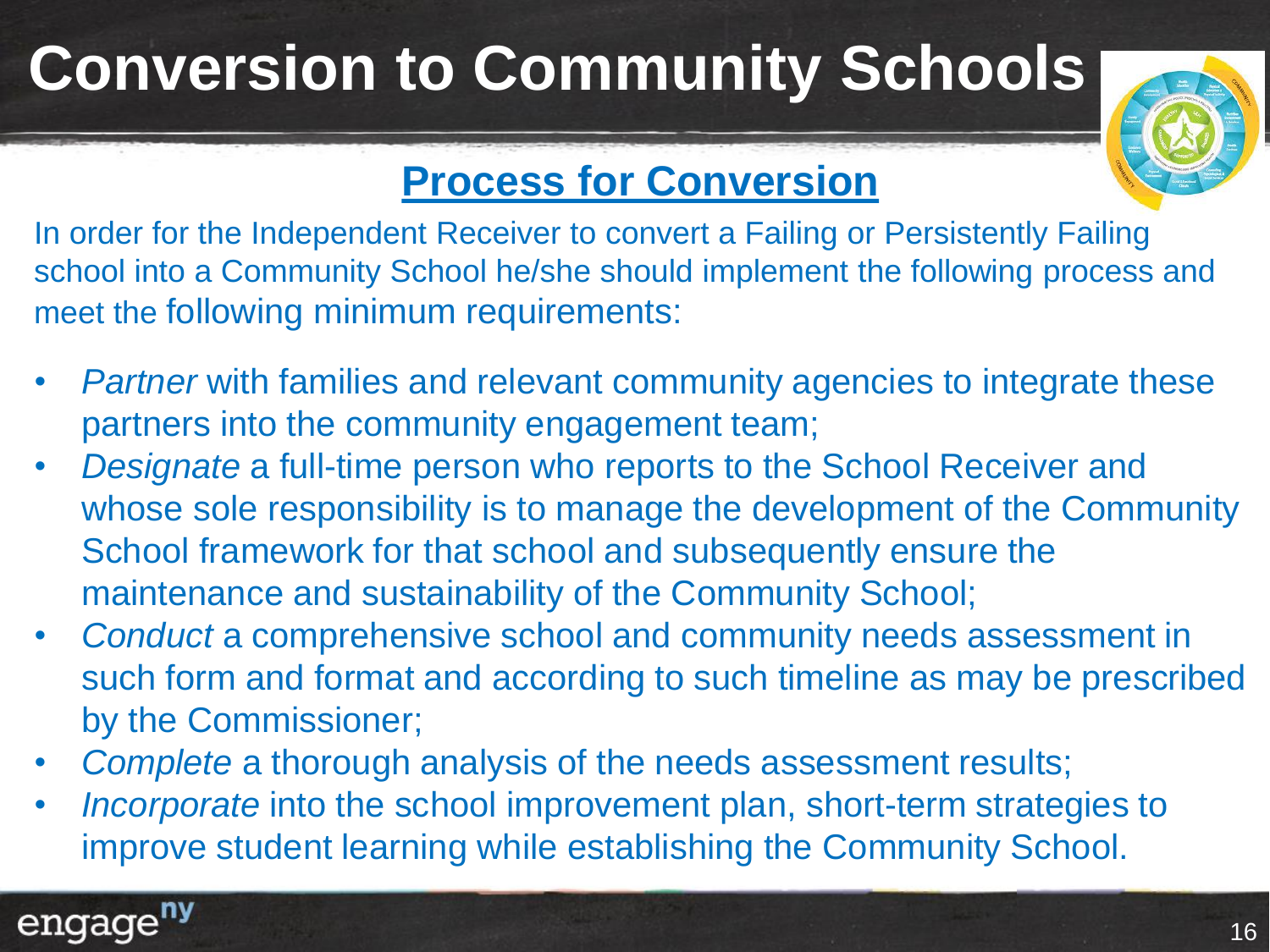## **Independent Receiver**



Independent Receivers must be appointed by the school board, subject to the Commissioner's approval.

#### **Eligible Independent Receivers**

Independent Receivers must be an individual, a non-profit entity, or another school district.

#### **Appointment, Approval, and Contract**

Independent Receivers must work under contract with the Commissioner.

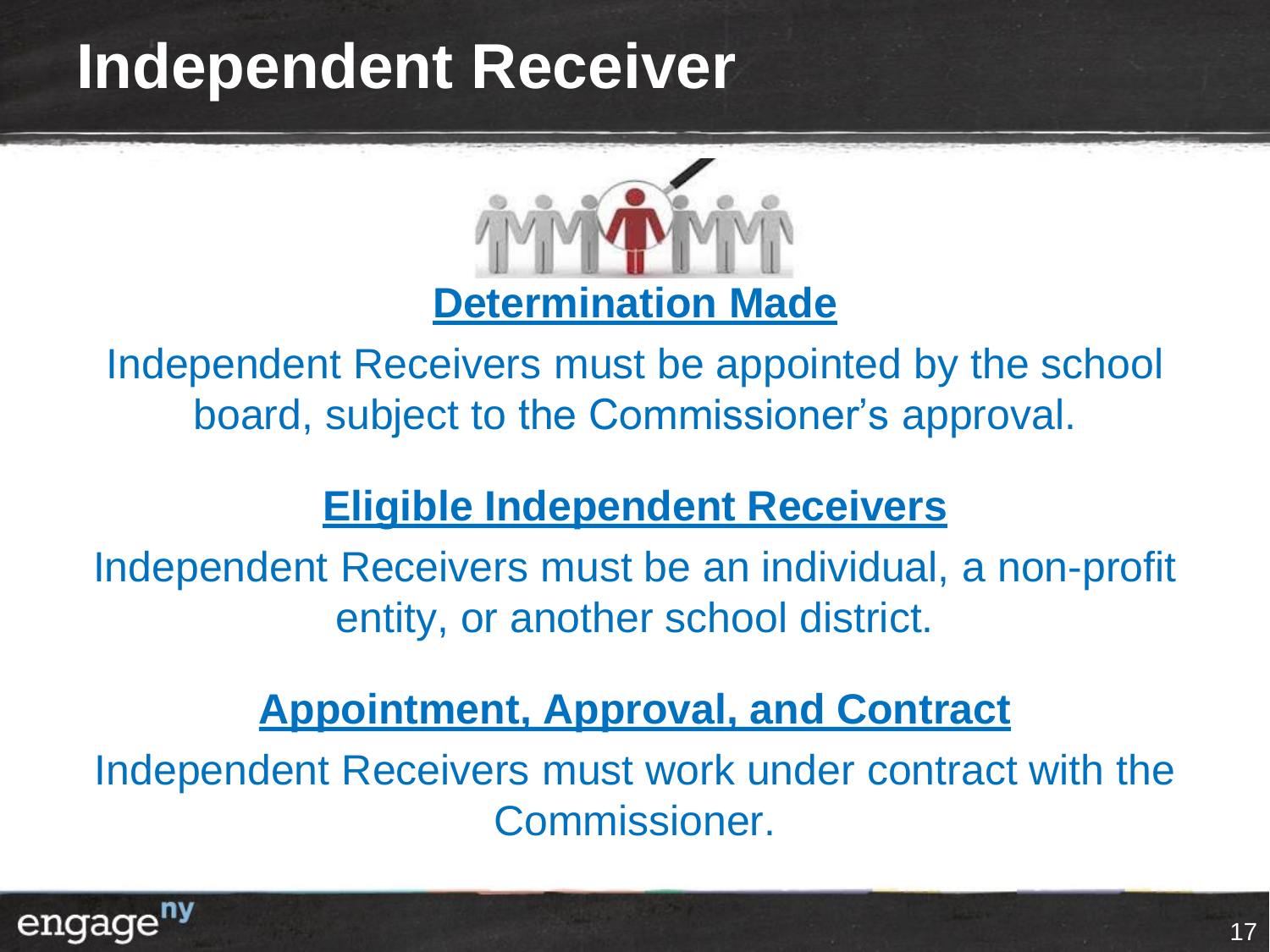## **Independent Receiver and the School Intervention Plan**



#### **Creation of a Three-Year School Intervention Plan**

The Independent Receiver will submit the school intervention plan to the Commissioner for approval within 6 months of the Receiver's appointment.

#### **Key Components of the Plan**

Each approved school intervention plan must be based on stakeholder input, recent diagnostic reviews and student achievement data, and include a process for converting the school into a Community School.

#### **Metrics for Success**

- At the end of each school year, the Department will conduct a performance review in consultation and cooperation with the district and school staff to determine, based on the performance metrics in the school's plan, whether or not the school has made demonstrable improvement.
- At the end of the receivership period, the Commissioner may remove the school from Persistently Failing or Failing School status, renew the receivership or appoint a new receiver.

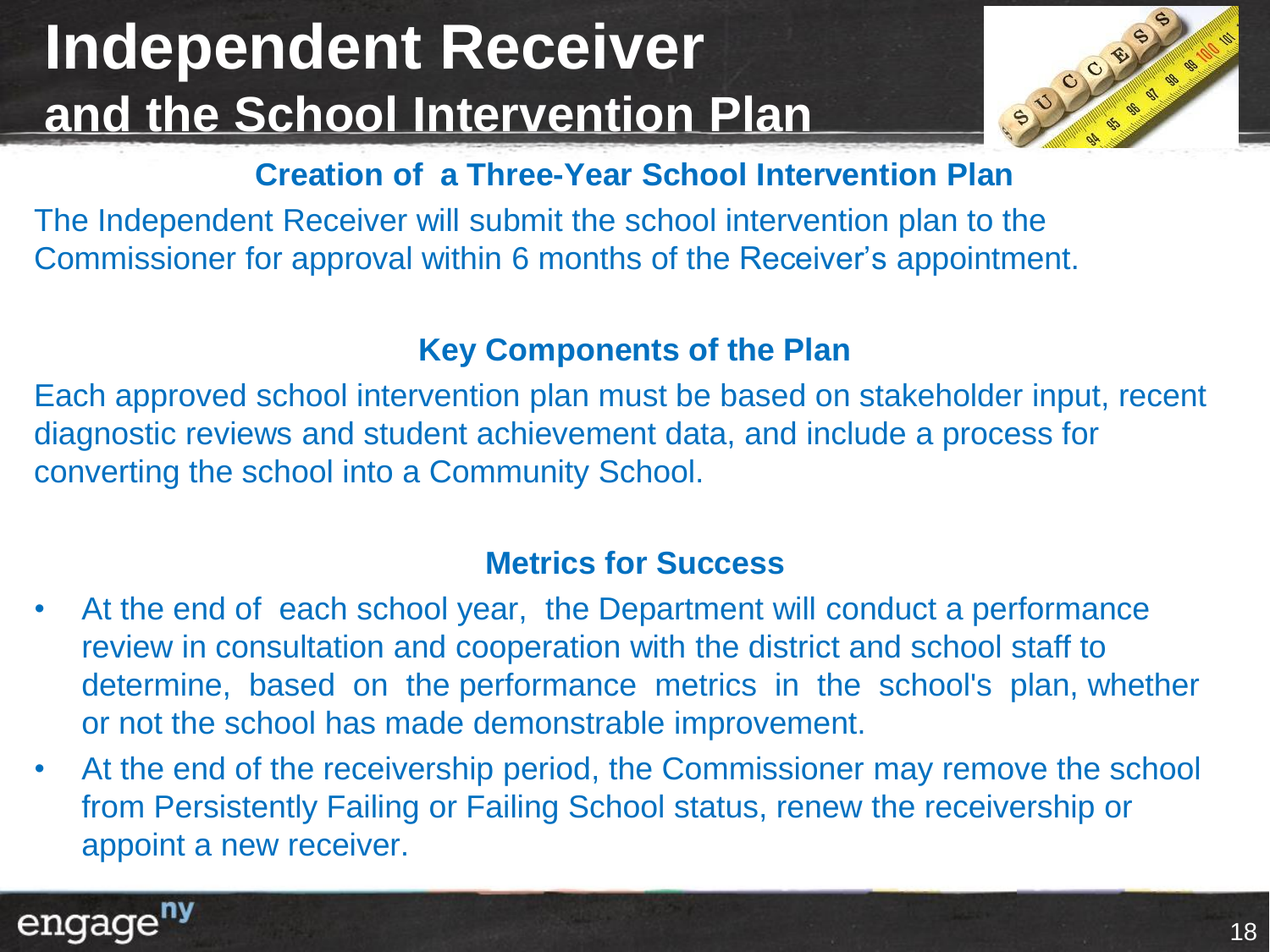## **Turnaround Grants**



## **Eligibility for Funding**

**The enacted budget includes \$75 million in grants for Persistently Failing Schools to be used over two years to support and implement turnaround plans. Subject to Department of Budget approval of the Department's expenditure plan, the Department may begin issuing grant awards as of July 1, 2015.**

## **Intended Uses**

#### Funds may be used for purposes that include, but are not limited, to:

- Use of school buildings as community hubs to deliver co-located or schoollinked academic, health, mental health, nutrition counseling, legal and/or other services to students and their families.
- Expansion, alteration or replacement of the school's curriculum and program offerings.
- Extension of the school day and/or school year.
- Professional development of teachers and administrators.
- Mentoring of at-risk students.
- The expenses related to contracting with Independent Receivers.